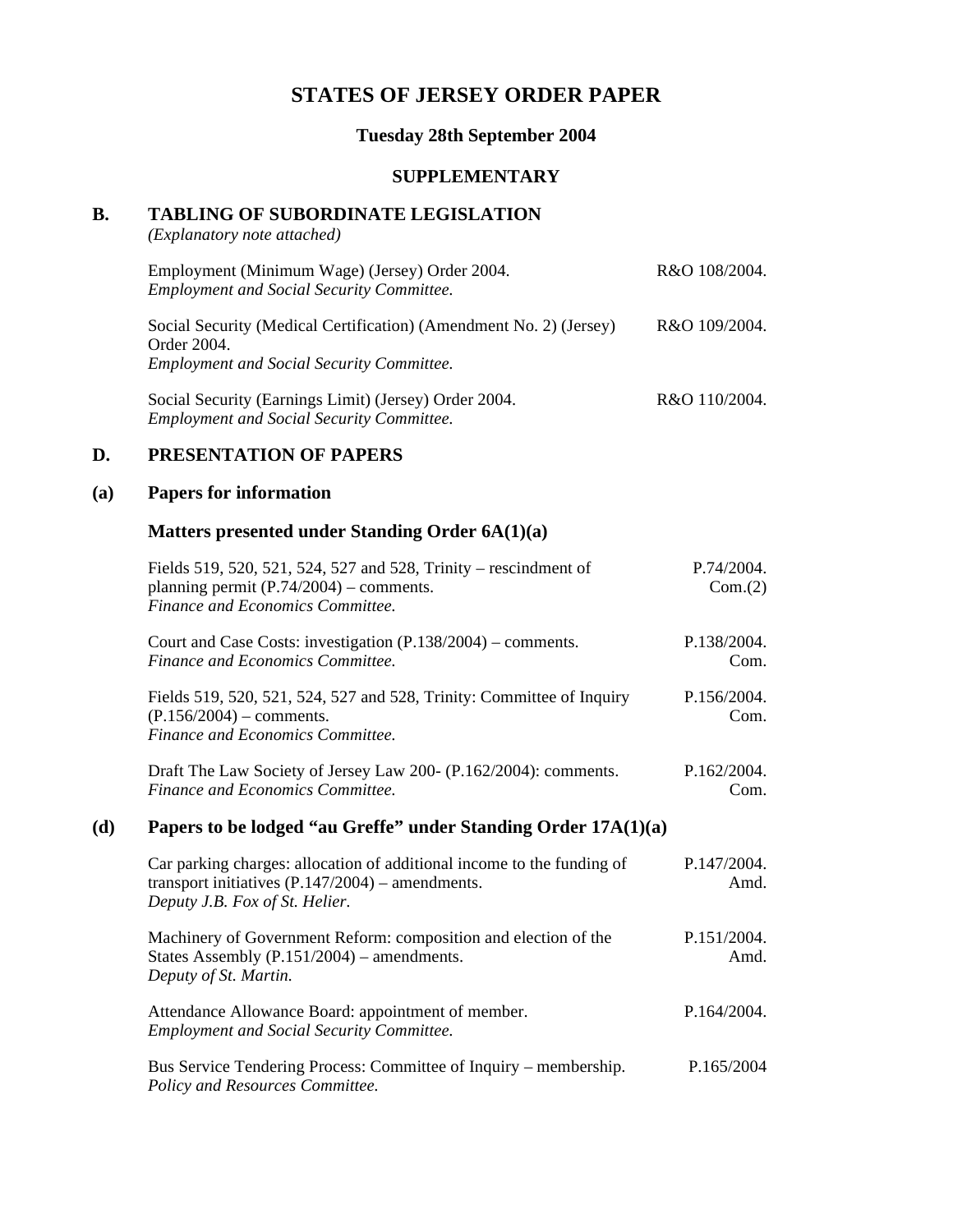| Sites of Special Interest and Buildings of Local Interest: financial | P.166/2004  |
|----------------------------------------------------------------------|-------------|
| implications.                                                        |             |
| Deputy of St. John.                                                  |             |
| Jersey Telecom Limited: special tariffs for senior citizens.         | P.167/2004. |
| Deputy of Grouville.                                                 |             |

### **E. STATEMENTS AND PROPOSITIONS RELATING TO THE ARRANGEMENT OF PUBLIC BUSINESS AT THIS OR ANY SUBSEQUENT MEETING**

In accordance with Standing Order 22(3), the Deputy of St. Martin has instructed the Greffier of the States to withdraw the proposition regarding the Composition and Election of the States Assembly, (P.115/2204 lodged "au Greffe" on 15th June 2004).

THE STATES are asked to agree that the following matters lodged "au Greffe" be considered at their next meeting on 12th October 2004 -

| Draft The Law Society of Jersey Law 200-.<br>Lodged: 28th September 2004.<br>Legislation Committee.                                     | P.162/2004.         |
|-----------------------------------------------------------------------------------------------------------------------------------------|---------------------|
| Draft The Law Society of Jersey Law 200- (P.162/2004): comments.<br>Presented: 28th September 2004.<br>Finance and Economics Committee. | P.162/2004.<br>Com. |
| Attendance Allowance Board: appointment of member.<br>Lodged: 28th September 2004.<br><b>Employment and Social Security Committee.</b>  | P.164/2004.         |
| Bus Service Tendering Process: Committee of Inquiry – membership.<br>Lodged: 12th October 2004.<br>Policy and Resources Committee.      | P.165/2004          |
| Jersey Telecom Limited: special tariffs for senior citizens.<br>Lodged: 28th September 2004.<br>Deputy of Grouville.                    | P.167/2004.         |

## **I. PERSONAL STATEMENTS**

Deputy J.A. Hilton of St. Helier will make a personal statement.

### **M.N. DE LA HAYE Greffier of the States**

28th September 2004.